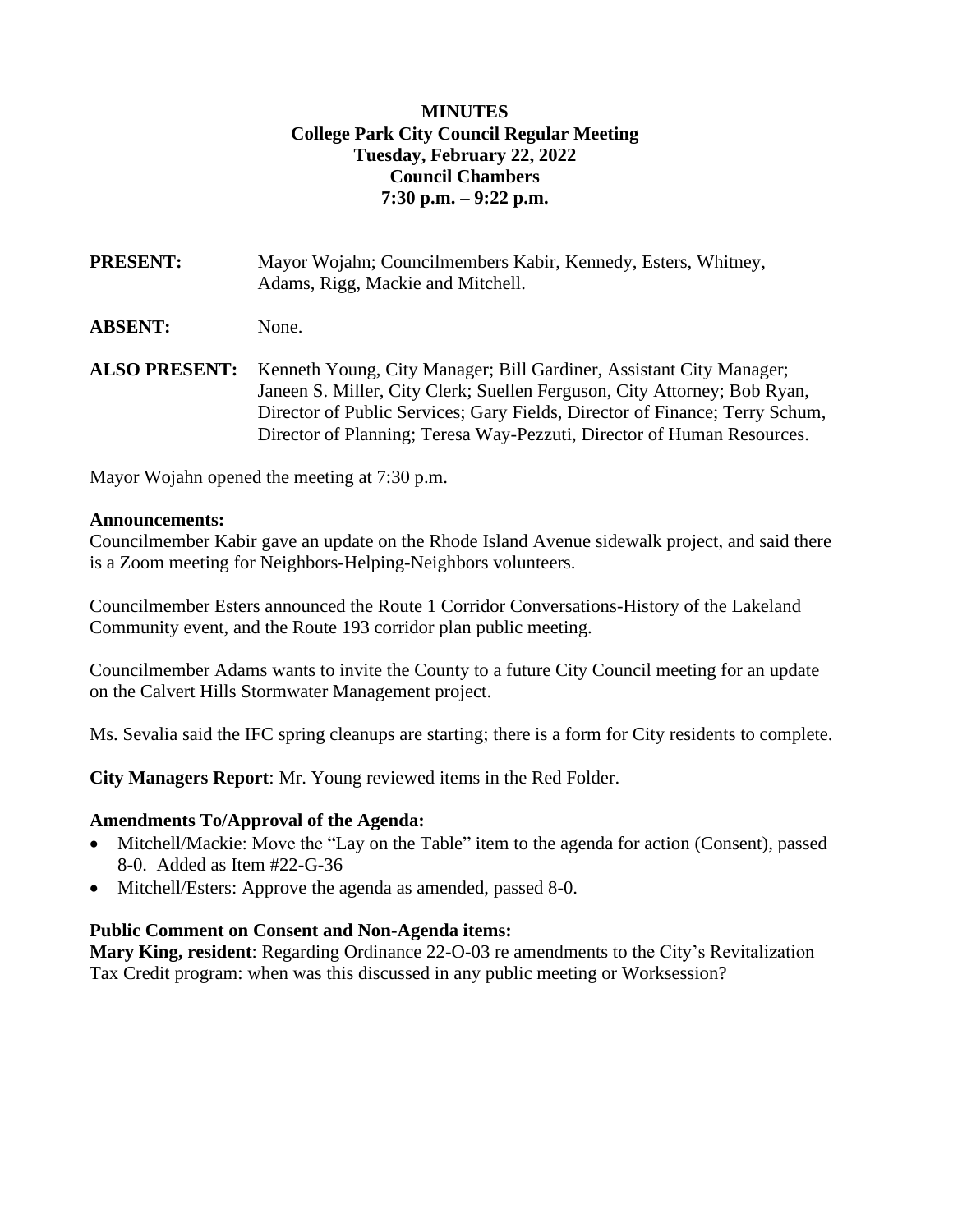#### **Public Hearing**:

**Ordinance 22-O-01, An Ordinance Of The Mayor And Council Of The City Of College Park, To Adopt A Corrective Amendment To City Code Chapter 119, "Refuse, Solid Waste And Special Trash" By Repealing And Re-Enacting §119-6, "Collection Of Bulky Trash, Special Trash, And Overweight, Oversized Or Improperly Sorted Items," To Clarify That Bulky Trash Collections Are Counted Based On Fiscal Year, Not Calendar Year, For Any One Property.**

Mr. Marsili said this is a corrective ordinance to change one word in 119-6(b) to conform the code to the way items are being counted: on a fiscal year basis, not a calendar year basis.

There were no comments from the public.

Mayor Wojahn declared the hearing as having been held.

**Presentation on Edmonston Road Sidewalk Project** - Brian Morgan, Vice President/Director of Site Development, and Rich Hayes, Senior Project Engineer, GPI:

Review of PowerPoint. Council questions/discussion:

- Have we had any conversation with the Town of Berwyn Heights about this? No.
- How did we come up with the number of street trees, and are they being planted in the ROW? Yes, they are going in the ROW, and any vegetation that is cleared requires 1:1 replacement.
- Is pervious paving possible? It would be problematic in this location.
- Concern that residents view the ROW as their front yard and we should have that conversation with residents now.
- Are there any crosswalk features to enhance pedestrian safety? Project will meet the requirements with striping and signage and will improve upon what's there now; there are no distinct traffic calming measures.
- Ouestion about "this is your speed" sign or traffic camera placement.

**Consent Agenda**: **A motion was made by Councilmember Esters and seconded by Councilmember Mitchell to adopt the Consent Agenda which consisted of the following:**

| $22 - G - 30$ | Approve scopes of work for City of College Park Storm Water System<br><b>Assessment Project.</b>                                                                                                                                                                                                                      |
|---------------|-----------------------------------------------------------------------------------------------------------------------------------------------------------------------------------------------------------------------------------------------------------------------------------------------------------------------|
| $22 - G - 32$ | Approval of grant funding from ARPA funds for College Park's first due fire<br>stations: Branchville Volunteer Fire Company & Rescue Squad; College Park<br>Volunteer Fire Department; and Berwyn Heights Volunteer Fire Department &<br>Rescue Squad, Inc., in the amount of \$50,000 each for a total of \$150,000. |
| $22 - G - 35$ | Approval of Minutes from the December 14 Regular Meeting and Mayor and<br>Council Inauguration; the January 18, 2022 Special Session; and the January<br>25, 2022 Regular Meeting.                                                                                                                                    |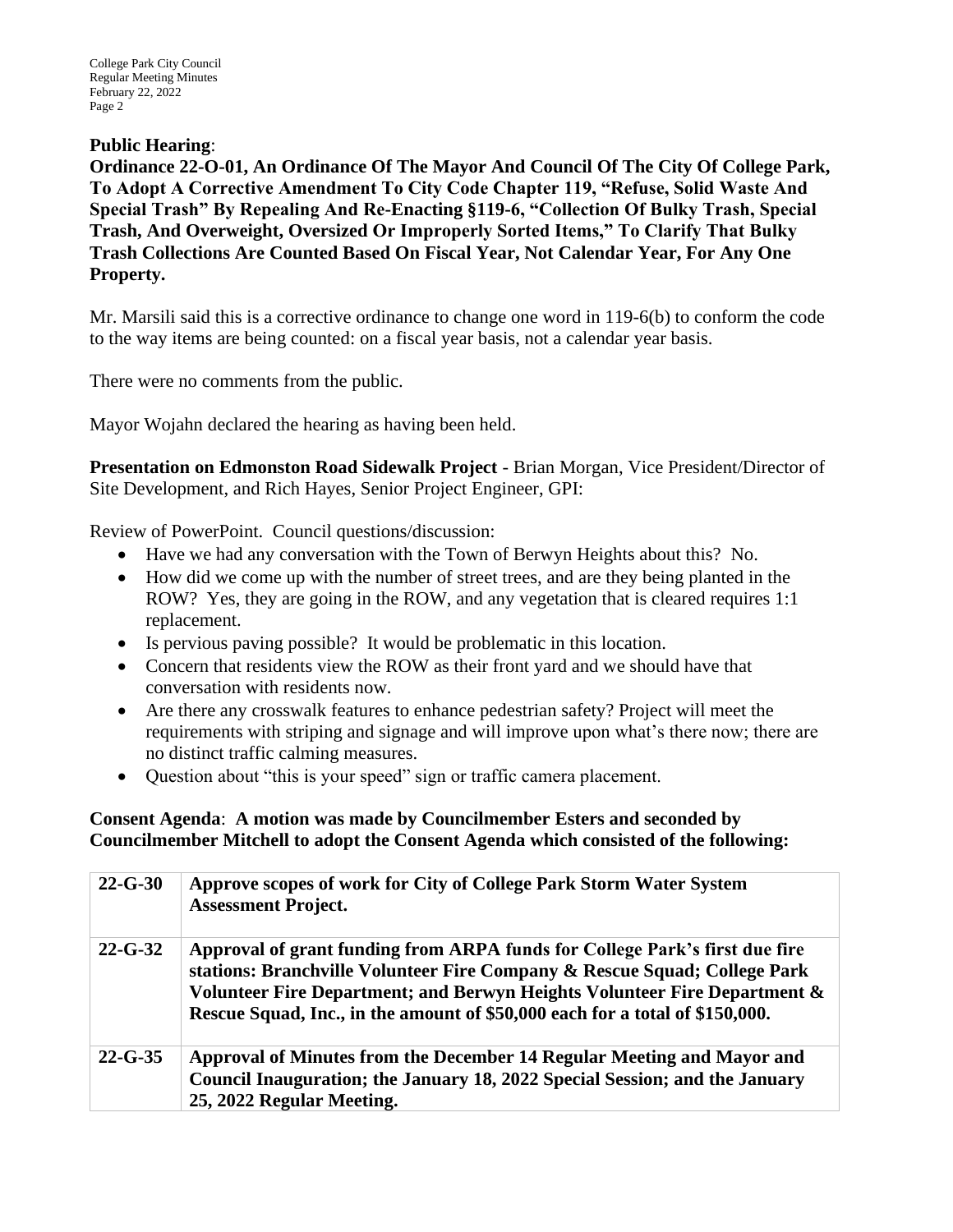| $22 - G - 34$ | Ratification of a new three-year Agreement (July 1, 2022 – June 30, 2025)<br>between the City of College Park, Maryland and the American Federation of<br>State, County and Municipal Employees (AFSCME) Local 1209C, AFL-CIO,<br>and authorization for the City Manager to sign the new Agreement. |
|---------------|-----------------------------------------------------------------------------------------------------------------------------------------------------------------------------------------------------------------------------------------------------------------------------------------------------|
| $22 - G - 36$ | Lay on the Table item added to the Consent Agenda: Approval of a Parking<br>Prohibition in the 4500 block of Duke Street.                                                                                                                                                                           |

#### **The motion passed 8-0.**

#### **Action Items**

**22-G-15 Approval of the amended and restated Declaration of Condominium and Site Plan for One College Park Condominium (City Hall) – Suellen Ferguson, City Attorney**

Ms. Ferguson reviewed the staff report and said it was always contemplated that this document would be finalized and brought forward after the building was completed.

**A motion was made by Councilmember Rigg and seconded by Councilmember Adams that the Amended and Restated Declaration of the Condominium for One College Park Condominium and the Amended and Restated Condominium Plat be approved subject to the final review and approval of the City Attorney.**

There was no comment from audience or Council.

#### **The motion passed 8-0.**

**22-R-04 Adoption of Resolution Of The Mayor And Council Of The City Of College Park To Establish A City Redistricting Commission To Review And Recommend The Appropriate Reapportionment Of The City Council Districts And To Formulate The Charge To The Commission**

Ms. Ferguson said this resolution reflects the direction that Council provided at last week's Worksession.

**A motion was made by Councilmember Mitchell and seconded by Councilmember Mackie to adopt Resolution 22-R-04, a Resolution Of The Mayor And Council Of The City Of College Park To Establish A City Redistricting Commission To Review And Recommend The Appropriate Reapportionment Of The City Council Districts And To Formulate The Charge To The Commission.** 

There was no comment from the audience.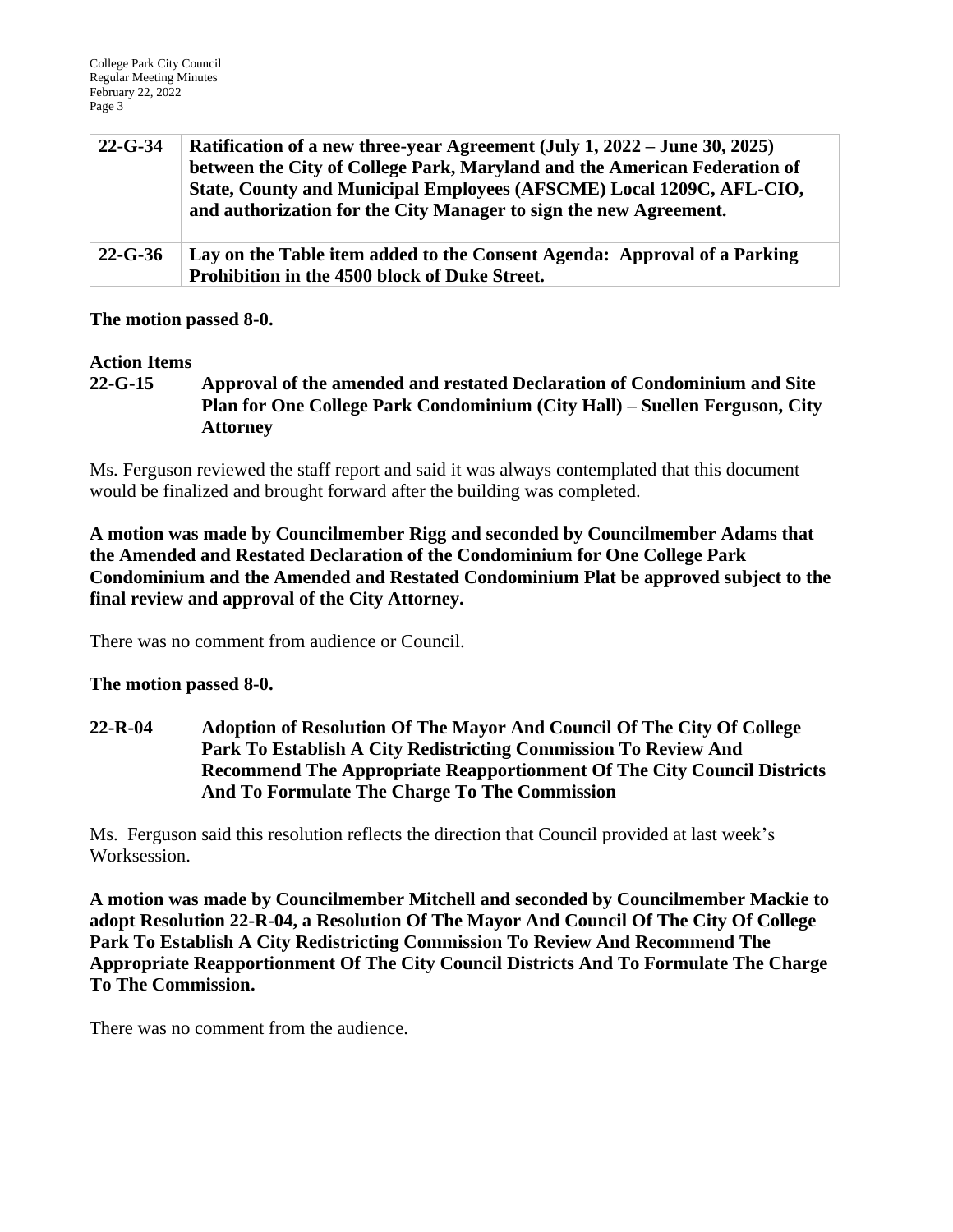Councilmember Kennedy stated this process should be impartial, fair and transparent. In her opinion we shouldn't appoint people who are planning to run or who previously held elective office because it is hard to be impartial when you are drawing the maps.

# **The motion passed 8-0.**

**22-O-01 Adoption of Ordinance 22-O-01, An Ordinance Of The Mayor And Council Of The City Of College Park, To Adopt A Corrective Amendment To City Code Chapter 119, "Refuse, Solid Waste And Special Trash" By Repealing And Re-Enacting §119-6, "Collection Of Bulky Trash, Special Trash, And Overweight, Oversized Or Improperly Sorted Items," To Clarify That Bulky Trash Collections Are Counted Based On Fiscal Year, Not Calendar Year, For Any One Property.**

**A motion was made by Councilmember Mackie and seconded by Councilmember Whitney to adopt Ordinance 22-O-01, an Ordinance Of The Mayor And Council Of The City Of College Park, To Adopt A Corrective Amendment To City Code Chapter 119, "Refuse, Solid Waste And Special Trash" By Repealing And Re-Enacting §119-6, "Collection Of Bulky Trash, Special Trash, And Overweight, Oversized Or Improperly Sorted Items," To Clarify That Bulky Trash Collections Are Counted Based On Fiscal Year, Not Calendar Year, For Any One Property.**

Councilmember Rigg said this aligns the billing cycle with the leasing cycle for many of our residents.

## **The motion passed 8-0.**

## **22-O-02 Introduction of Ordinance 22-O-02, An Ordinance to amend the Fiscal Year 2022 Budget (FY 2022 Budget Amendment #2) to transfer the recovery of lost revenue of \$10M from the ARPA allocation.**

Mr. Fields said the final rule released by Treasury allowed the municipality to use the standard allocation of \$10M for recovery of lost revenue. He reviewed the benefits of using this method of allocation. The Public Hearing will be held on March 8.

A motion was made by Councilmember Mitchell and seconded by Councilmember Mackie to introduce Ordinance 22-O-02.

The Public Hearing will be held on March 8 at 7:30 p.m.

**22-O-03 Introduction of Ordinance 22-O-03, an Ordinance Of The Mayor And Council Of The City Of College Park, Amending Chapter 175 "Taxation", Article IV, "Revitalization Tax Credit", §175-10 "Eligibility Criteria" To Authorize The Mayor And Council To Approve A Level Two Tax Credit For A Property That Has Received Authority From Prince George's County For A Payment In Lieu**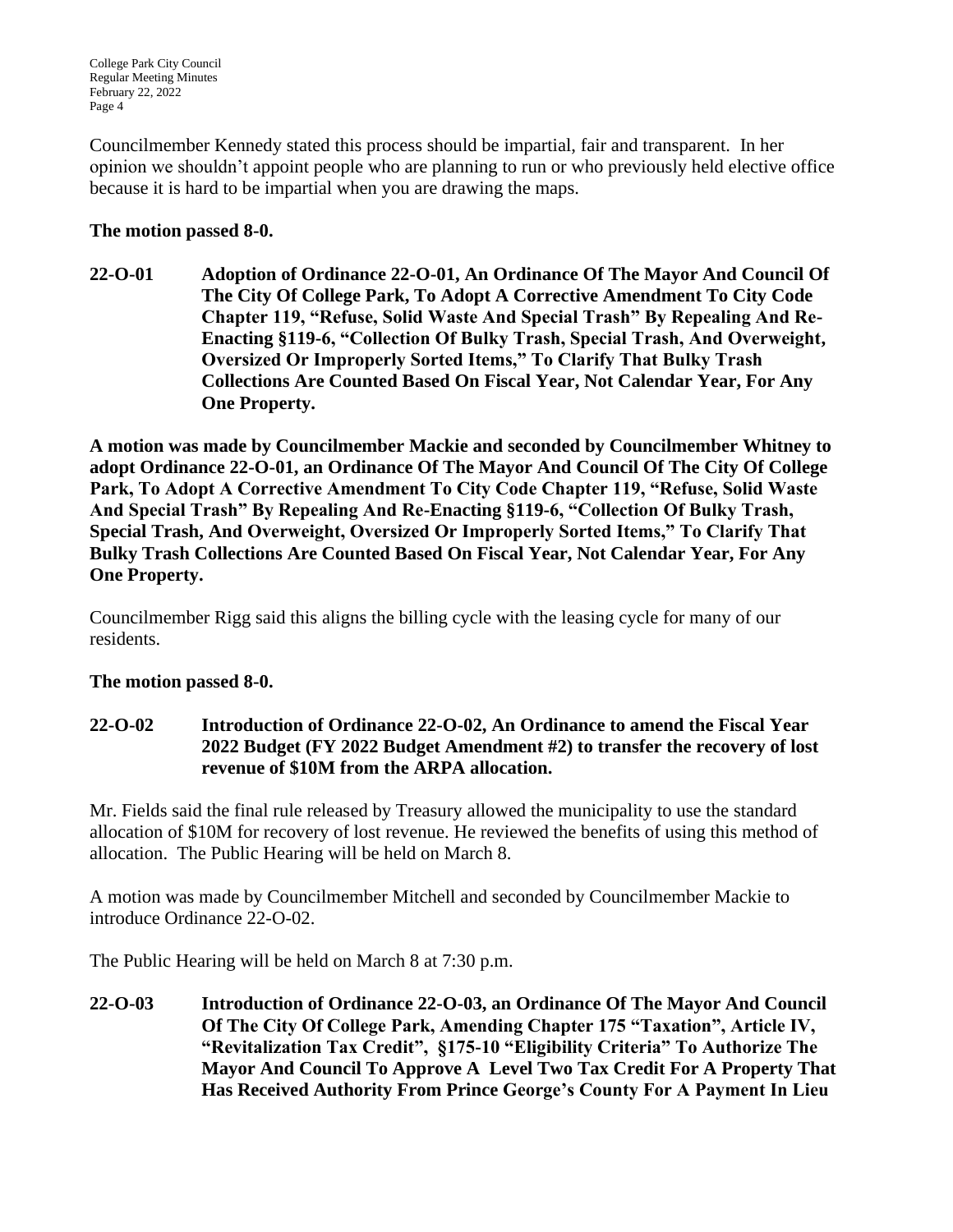# **Of Taxes Under §7-506.1 Of The Taxation-Property Article, Annotated Code Of Maryland.**

Ms. Ferguson provided an overview. This ordinance is a further amendment to the City's Revitalization Tax Credit to add the "low income housing" category that could be eligible for a Level 2 tax credit, which can result in more money for the tax credit. Low income housing is contemplated in the state law already, and this ordinance will enable it in the City Code as well.

**A motion was made by Councilmember Kennedy and seconded by Councilmember Esters to introduce Ordinance 22-O-03. The Public Hearing will be held on March 8 at 7:30 p.m.**

# **22-G-33 Approval of a Contract of Sale for 4704 Calvert Road, College Park**

Mr. Young described the property, which consists of houses at both 4704 Calvert Road (a rental house) and 7307 Rhode Island Avenue. This purchase supports two of the Council's strategic plan objectives, #3 and #8. He reviewed the staff report and discussed the zoning on each of the parcels. The purchase price is \$1.7M if the settlement occurs on/before March 17th, and \$1.750M if settlement is after March 17th. The Phase 1 Environmental Survey begins tomorrow if this is approved tonight. We will also undertake our due diligence including an appraisal if this moves forward.

Councilmember Kabir asked how we arrived at the purchase price and what funding will be used. Mr. Young said this will be funded from our CIP for property acquisition. The discussion about what to do with the property will come at a later point with input from the neighborhood. The purchase price takes into account the additional rental income stream to the owner of about \$48K/year. There are no comparative sites for this property.

Councilmember Mitchell said there are times we need to act quickly to move things forward and this is a good first step to move forward with stabilization of this neighborhood. We will work with our residents to determine how to best to that.

**A motion was made by Councilmember Adams and seconded by Councilmember Rigg to approve a contract of sale to purchase the property known as 4704 Calvert Road, also including 7307 Rhode Island Avenue, from Calvert Road, LLC for a purchase price of \$1,700,000.00 if settlement occurs on or before March 17, 2022, and of \$1,750,000.00 if settlement occurs after March 17, 2022, conditioned upon satisfactory completion of due diligence**.

Councilmember Adams said this is a unique opportunity to help us achieve our strategic goals. The City must act decisively and quickly. He is on a national appraisal committee and believes this is a sound investment. He reviewed appraisal variables and the opportunities for this property. He is comfortable with the purchase price being offered.

## **Comments from the audience**:

**DW Rowlands, resident and tenant at the property in question**: Renters are an important part of this community, and they have paid lower rent with no rent increase for 7 years at this property. If a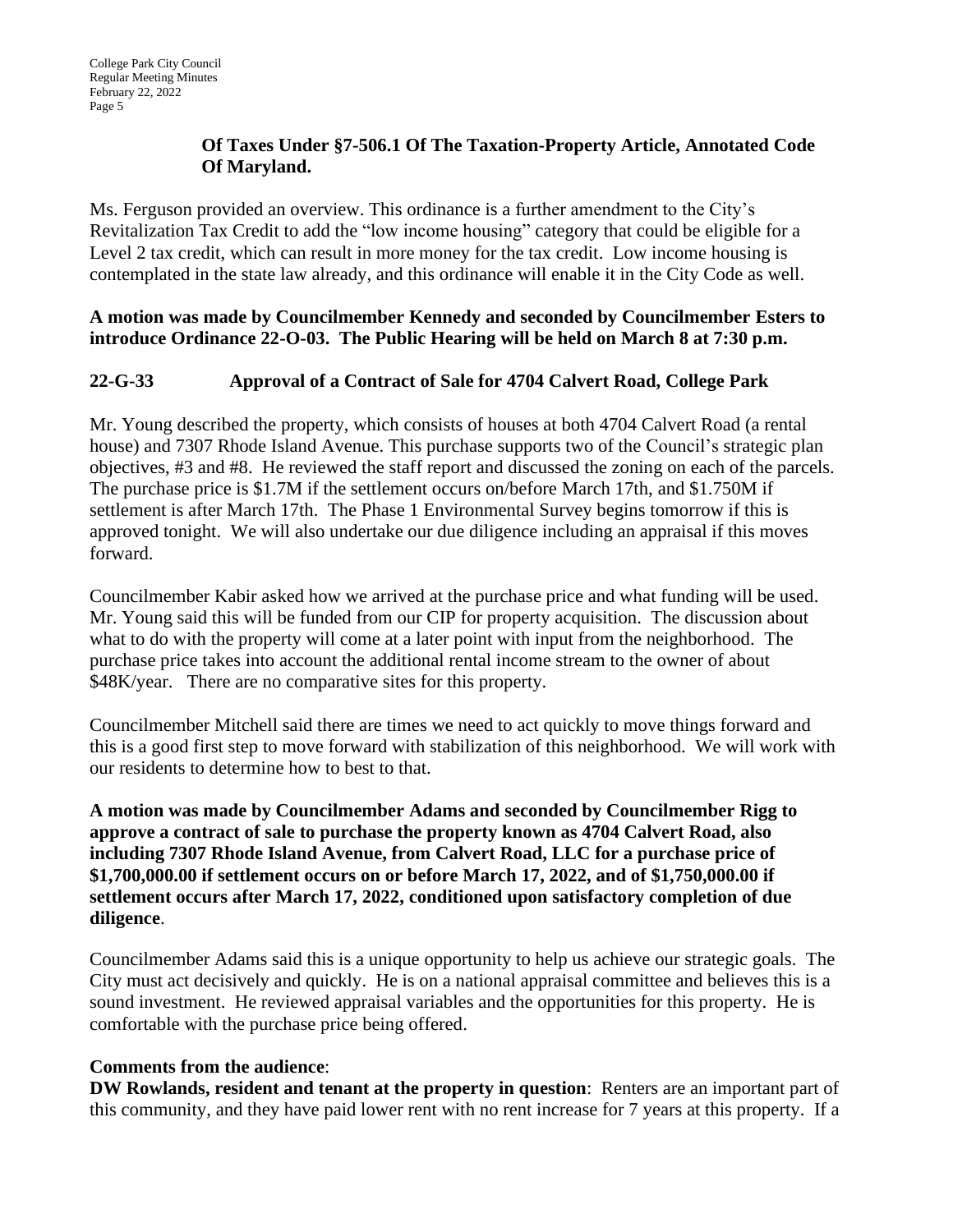private developer purchases the property, the rent would most surely be increased. If the City purchases it, they hope it will remain affordable, and perhaps will build even more affordable housing at this location.

**Alaina Pitt, resident**: Why is the City so intent on buying this land, and what are you afraid will happen if you don't buy it. This is a prime piece of property two blocks from the Metro and we need affordable housing in the City. It would be a mistake to use the land to preserve open space.

**Mary King, resident**: Stunned with the purchase price. Doing this in a hurry does not sound like a good idea.

**Mary Cook, resident**: Why does this have to be such a fast process. In the past we have had consultants assist us with buying property. The owner and City could target some developers that might be willing to work with the City on a project everyone would be happy with.

Mr. Young clarified that the total parcel is 41,075 sq ft; the 13K sq ft figure is just for the rental parcel.

Councilmember Adams acknowledged it is a quick process and said we will do our due diligence. It is too soon to say now what the project will be. We need input from the community. This offer is coming from someone who knows and cherishes our city. If it went on the open market it would likely go for a much higher price. He would prefer to see workforce housing.

Councilmember Rigg said his concern is that this strategic property in the middle of Old Town could be turned into low density single family residential and rented out at the maximum possible price point, which is not what we want to see more of. This is an opportunity to provide neighborhood stabilization and affordable workforce housing. The City has made commensurate investments for property at strategic locations.

Councilmember Esters asked how many times will the City have an opportunity such as this to consider the purchase of land to work toward achieving some of our strategic goals – affordable housing and neighborhood stabilization. This a great opportunity that was brought to us by someone living in the community.

Councilmember Kabir asked why it is important to move forward at this time? He looked at the APC minutes from March 4, 2021 when this property was discussed, and the seller was not in a rush at that time. Mr. Young said the seller now has multiple opportunities, the price increases after March 17, and we hope to complete our due diligence before then to pay the lower price. Ms. Ferguson added if we don't purchase by March 17, the property will be out on the open market. We do not control the timing of the sale; it's what we've been presented with.

Councilmember Kennedy said our Strategic Plan puts affordable/workforce housing at the forefront, and this is a way to achieve that. A private developer might not have that as their priority. This is an important strategic location in our City near the Metro. She is excited about the opportunity.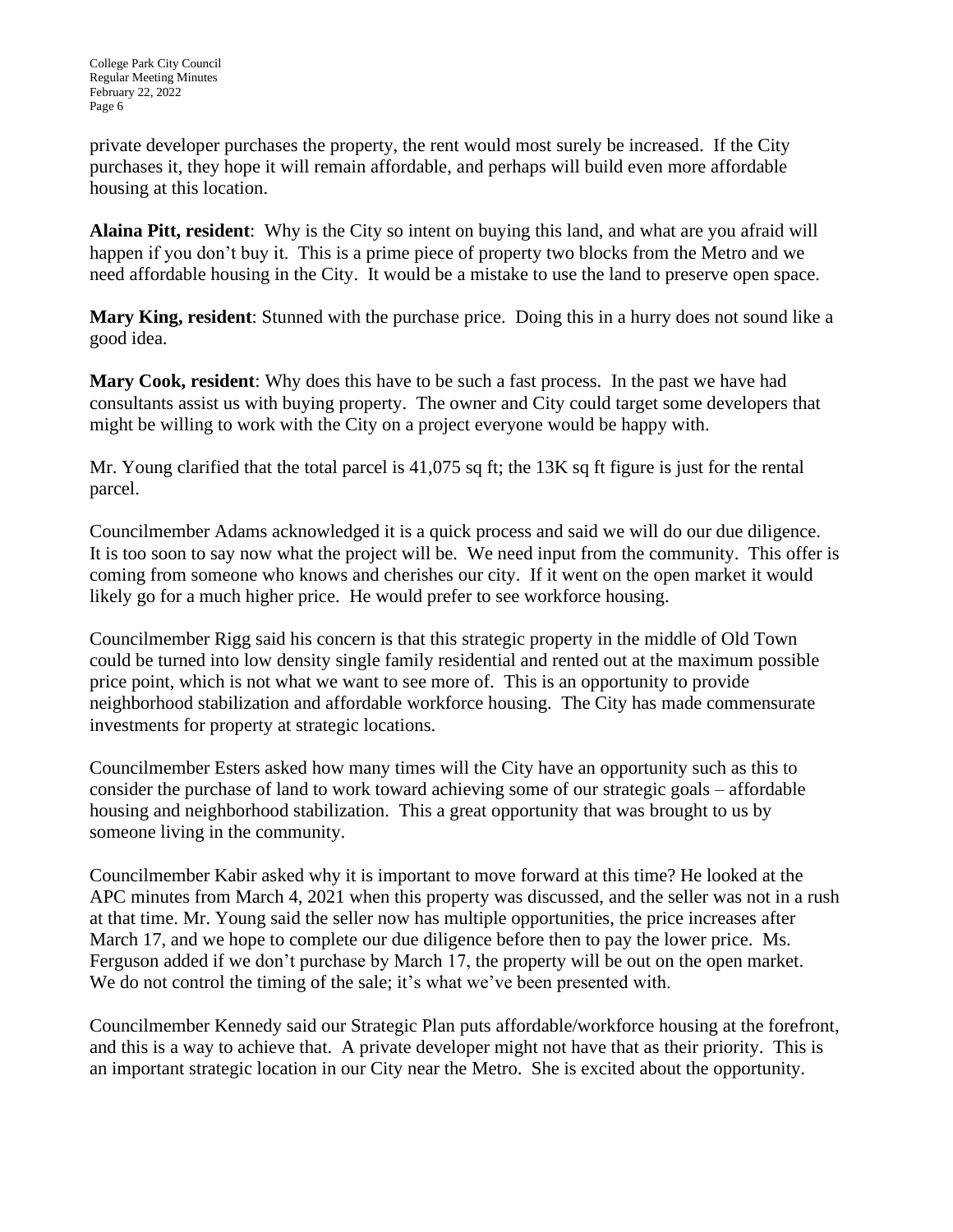Councilmember Mitchell wants to make sure we can provide more information by the public hearing on March 8. There is a risk if it goes on the open market and a developer buys it.

Councilmember Whitney said we often feel hamstrung because we don't have planning and zoning authority, and by purchasing this property we could exert influence over what it will be.

Mayor Wojahn said he supports this motion; sometimes opportunities arise that we have to jump on quickly and he appreciates staff's action to move this forward before the opportunity was lost. If we want to make affordable housing we need to be proactive and jump on opportunities when they arise – we can't rely on business as usual.

## **The motion passed 8-0.**

# **22-O-04 Introduction of 22-O-04, An Emergency Ordinance Of The Mayor And Council Of The City Of College Park Authorizing The Acquisition Of Certain Property Located At 4704 Calvert Road, College Park, Maryland, For A Public Purpose**

Ms. Ferguson said this ordinance will have to be adopted if the Council decides to purchase this property. It is labeled as an Emergency Ordinance because of the time frames we have discussed. There will still be a full public hearing, but if adopted, it will go into effect immediately.

**A motion was made by Councilmember Rigg and seconded by Councilmember Adams to introduce 22-O-04, An Emergency Ordinance Of The Mayor And Council Of The City Of College Park Authorizing The Acquisition Of Certain Property Located At 4704 Calvert Road, College Park, Maryland, For A Public Purpose.**

Mayor Wojahn announced that the Public Hearing will be held on March 8 at 7:30 p.m.

## **Comments from the audience**:

**Don Jennings, resident of Calvert Hills:** He expressed his concern about an old brick culvert between Drexel and Beechwood: in places it looks like it has collapsed, and there is a sinkhole where the brickwork pipe is.

**Adjourn**: A motion was made by Councilmember Rigg and seconded by Councilmember Esters to adjourn the meeting, and with a vote of 8-0, the meeting was adjourned at 9:22 p.m.

## **Closed Session February 15, 2022**

On Tuesday, February 15, 2022, at 9:20 p.m. at the conclusion of the Worksession, a motion was made by Councilmember Esters and seconded by Councilmember Kennedy to adjourn the regular meeting and meet in a Closed Session. Mayor Wojahn read the Closing Statement:

Pursuant to the statutory authority of the Maryland Annotated Code, General Provisions Art. § 3- 305(b), the Mayor and Council of the City of College Park are providing notice that they will meet in